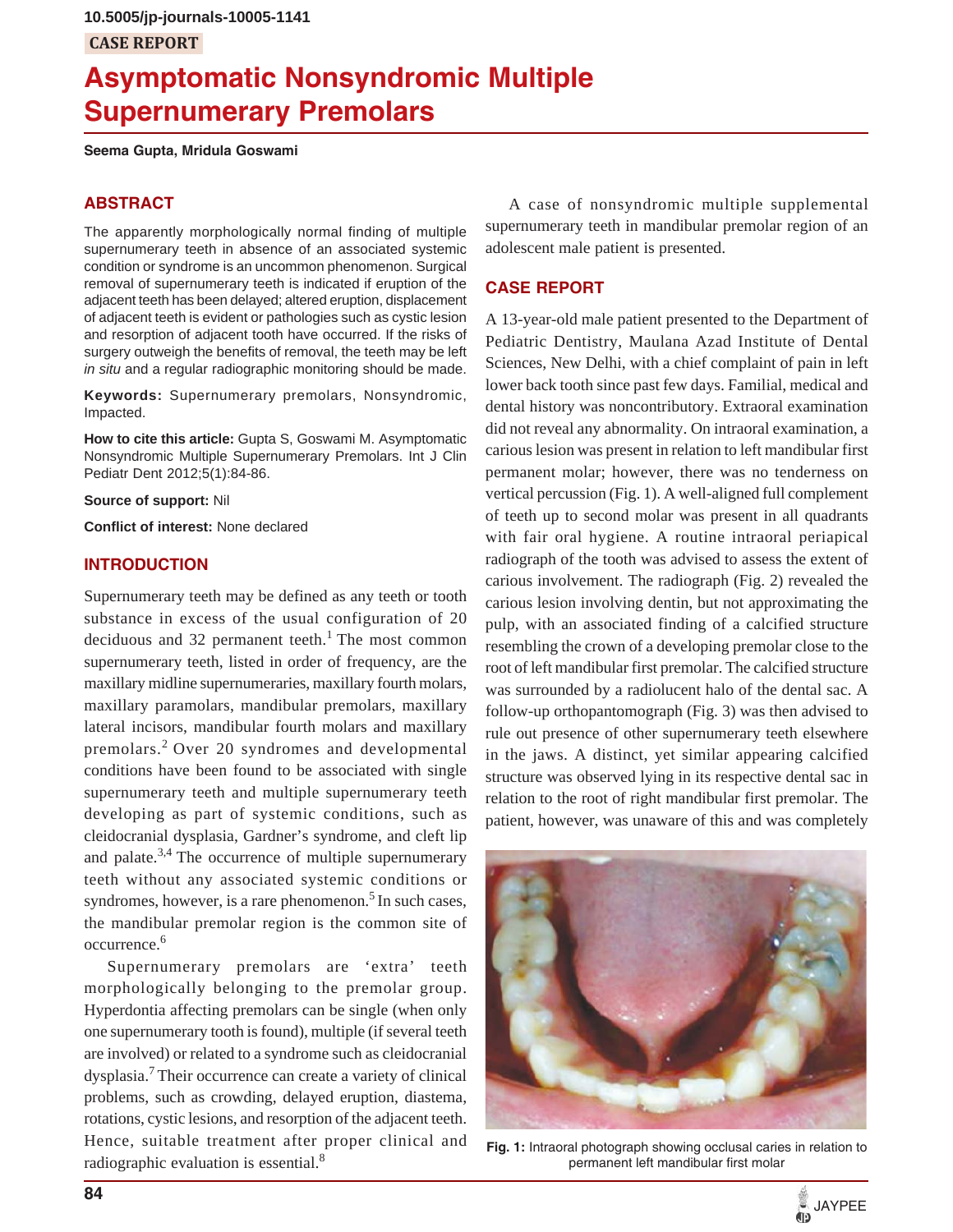asymptomatic. Hence, the left mandibular first molar was restored, while no invasive procedure was considered for the supernumerary teeth. The patient and his mother were educated about the radiographic finding and adequately counseled. The patient also had ankyloglossia though there was no restriction of tongue movements or difficulty in speech. When explained about the treatment for it, the patient's mother was reluctant to get any surgical intervention done since she had a similar problem (Fig. 4) without any complaint. Hence, a decision was made to keep the patient on regular follow-up. After 6 months, another orthopantomograph (Fig. 5) was taken and compared with the earlier one. There was no evidence of any radiolucency or increase in size of the follicular space of the impacted teeth. The patient is still on 6-monthly follow-up.

### **DISCUSSION**

It has been reported that the prevalence of the supernumerary premolars in permanent dentition is between 0.075 and 0.26% and that supernumerary premolars account for only



**Fig. 2:** Intraoral periapical radiograph showing developing supernumerary premolar close to the root of left mandibular first premolar

10% of all the supernumerary cases.<sup>9</sup> The difference of these teeth from the other supernumeraries is that they more commonly occur in the mandible.<sup>6</sup> Single supernumeraries occur in 76 to 86% of cases, double supernumeraries occur in 12 to 23% of the cases and multiple supernumerary teeth in less than  $1\%$  of cases.<sup>3</sup> The prevalence of supernumerary premolars has been reported differently in various studies due to the differences in patient population samples, age groups, ethnicity and applied radiographic techniques.<sup>10</sup> In a study conducted in Mexico on 2241 patients, Salcido-García et al<sup>11</sup> reported the prevalence of the premolars to be 1.7% whereas another study by Rubenstein et al,  $^{12}$  in which 1100 orthodontic patients were included, prevalence of supernumerary premolars was found to be 0.64%.

The apparently morphologically normal finding of multiple supernumerary teeth in the absence of an associated systemic condition or syndrome is an uncommon phenomenon. Yusof<sup>6</sup> reviewed most of the published cases in the English literature and found that when nonsyndromal multiple supernumerary teeth are present, the most common



**Fig. 4:** Intraoral photograph of patient's mother showing tongue-tie



**Fig. 3:** Orthopantomograph showing bilateral developing supplemental supernumerary premolars in both right and left mandibular premolar regions



**Fig. 5:** Follow-up orthopantomogram